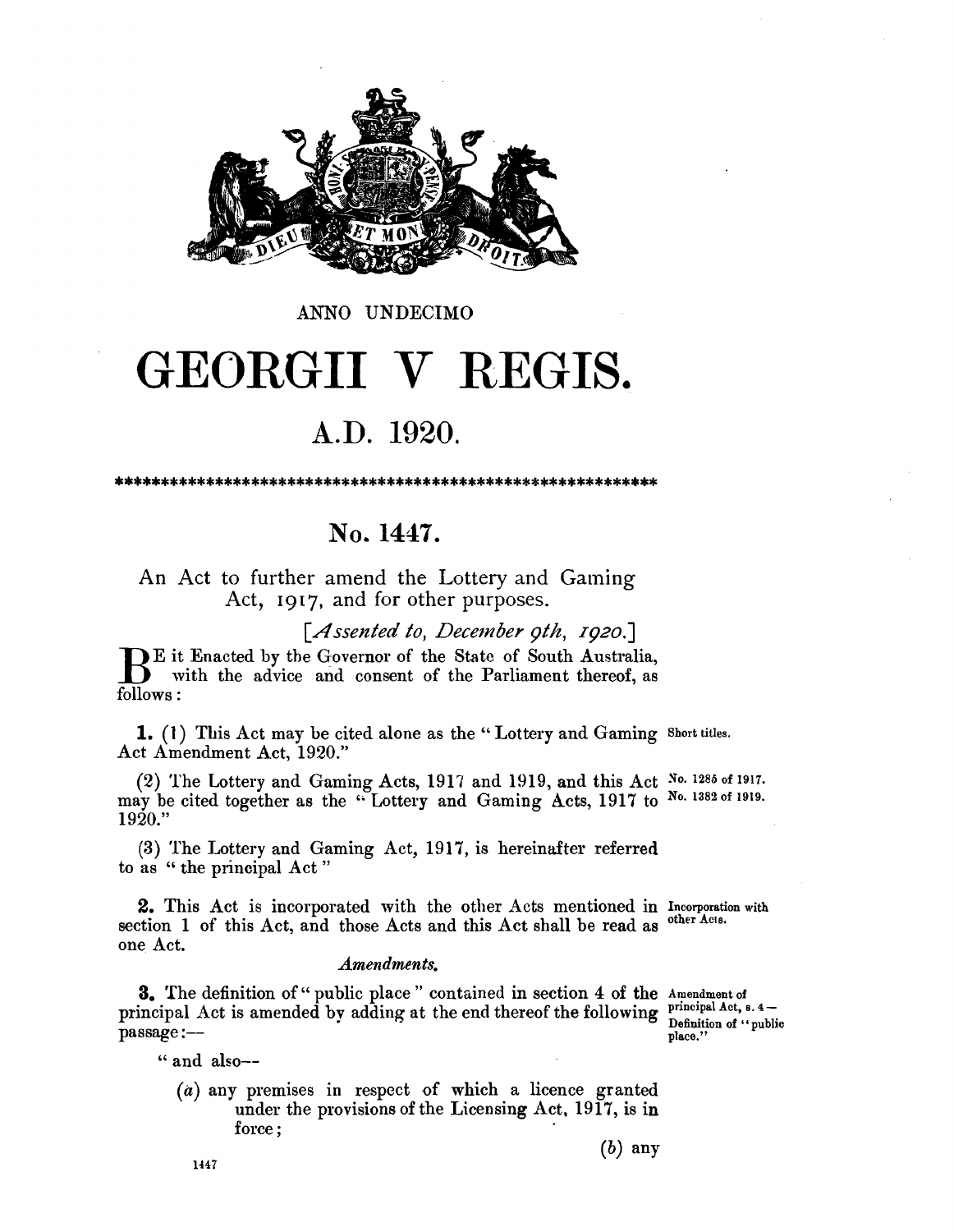Lottery and Gaming Act Amendment Act.-1920.

- (b) any shop, and any part of a building occupied in connection with, or for the purposes of, a shop;
- *(c)* any factory, and the appurtenances of any factory; and
- (d) any building or place occupied by any club (whether a racing club or not), and the appurtenances thereof.

**4.** Subsection (1) of section 21 of the principal Act is amended by substituting the word "ten" for the word "twenty" in the second line of the said subsection.

Amendment of  $\overline{5}$ . Section 22 of the principal Act is amended by the striking out principal Act, s.  $22-$  in the first, second, and third lines thereof the passage  $\cdot$  "shall principal Act, s.  $22-$  in the first, second, and third lines thereof the passage: "shall Number of times Number of times sanction the use by any one club at the same time and on the same used. racecourse of more than one totalizator nor "

> **6.** Section 24 of the principal Act is repealed and the following section is substituted therefor: $-$

24. (1) Within twenty-oue days after every race meeting held on any day for which any licence is granted under this Act, every club so licensed shall deposit with the Commissioner of Police a full and true account under the hand of its secretary, or the hands of two members of its committee or executive body, showing-

- (a) the sums received by such club through the totalizator on the occasion of the use thereof under such licence;
- *(b)* the amount paid in dividends through the totalizator on such occasion;
- *(c)* the amount of commission retained by such club;
- (d) the manner in which such commission has been expended; and
- *(e)* the amount of dividends unclaimed by the persons entitled to receive the same.

(2) Within twenty-one days after the last day for which any licence is granted under this Act every club so licensed shall deposit with the Commissioner of Police a correct schedule of the names, addresses and occupation of its members.

(3) The amount of all dividends unclaimed for a period of two months after they became payable by the persons entitled to receive the same shall be paid by the club holding such dividends to the Commissioner of Police, who shall pay the same to the Treasurer of the State to be applied by him for the public uses of the State.

(4) If any club fails to observe any provision of this section, the chairman thereof shall be deemed to be guilty of an offence against this Act.

Penalty-Not less than Twenty Pounds nor more than Fifty Pounds. **7.** (1) Section

Amendment of principal Act,<br>s. 21  $(1)$ -Licences for other racecourses.

Repeal of s. 24 of principal Act and substitution of new section-Club to render account.

**A SATISF WERE WERE TO BEEN**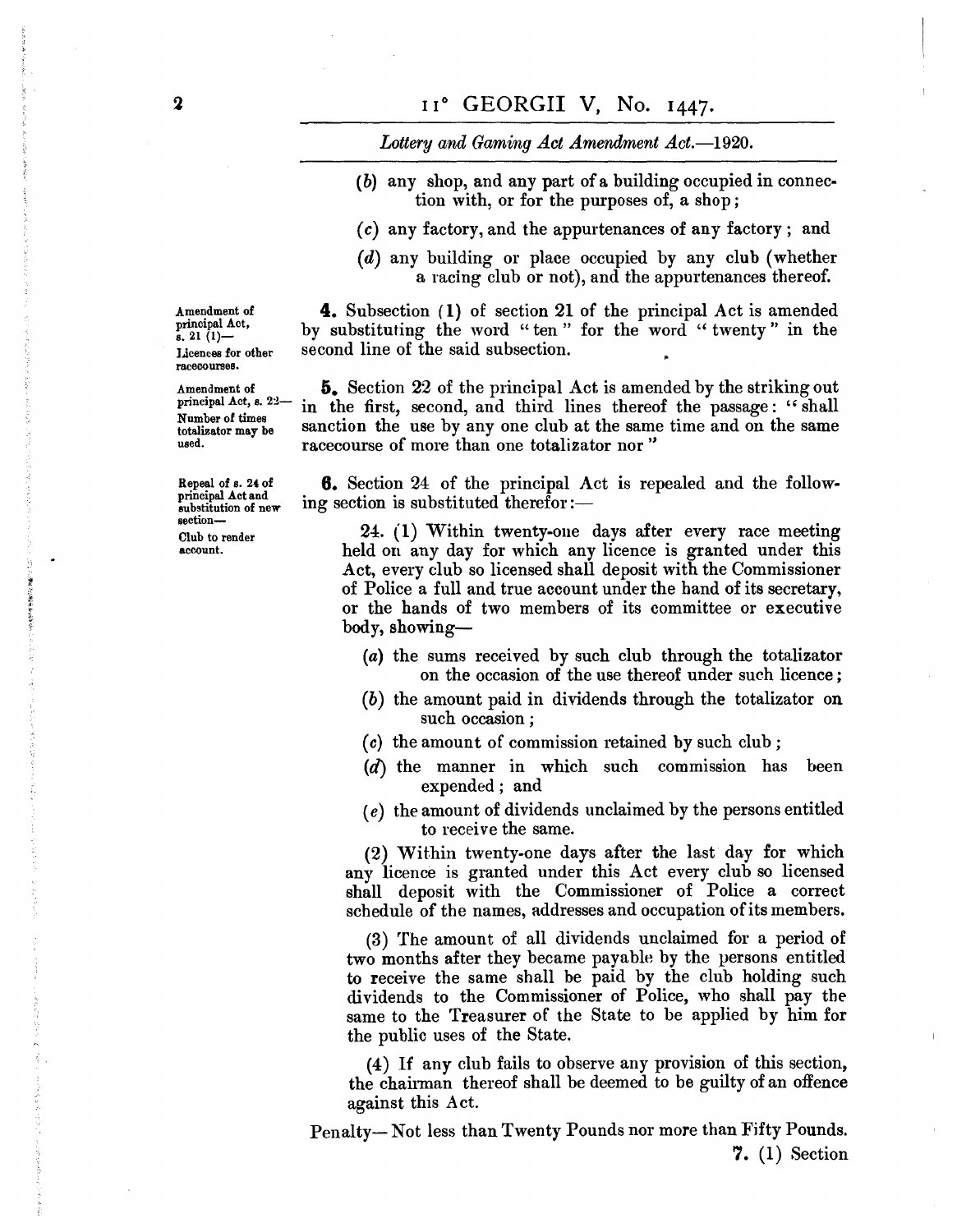#### *Lottery and Gaming Act Amendment Act.-1920.*

7. (1) Section 39 of the principal Act is amended by substituting Amendment of for the passage "Penalty-Fifty Pounds" at the foot thereof the principal Act, s. 39following passage :-" Penalty-For a first offence, not less than place. Five Pounds and not more than Fifty Pounds; for a second offence, not less than Twenty Pounds and not more than One Hundred Pounds; and for any subsequent offence not less than One Hundred Pounds and not more than Two Hundred Pounds."

(2) Where any person has, prior to the passing of this Act, been convicted once or oftener of an offence against section 39 of the principal Act, such one or more convictions shall not be taken into consideration for the purposes of the said section as hereby amended.

**8.** Section 44 of the principal Act is repealed and the following Amendment of principal Act, s. 44-<br>section is substituted therefor:-

44. (I) If any member of the Police Force has reasonable Removal from grounds for suspecting that on any place upon which is then racecourses of persons being carried on any house mains fact the time of the suspected of offences. being carried on any horse racing, foot racing, cycle racing, football match, cricket match, or any other sport of a kind usually attended by the public, any person is engaged, or has on that day been engaged, in doing any act in contravention of any of the provisions of this Act, such member of the Police Force may, without warrant, arrest such person and remove him from such place.

(2) No person who has been so removed from any such place shall, during the day on which he was so removed, re-enter or be again upon such place.

Penalty-Fifty Pounds.

(3) No member of the Police Force who has acted *bona fide*  in the intended exercise of the powers conferred on him by subsection (1) of this section shall be liable to any proceedings. civil or criminal, in consequence of his having so acted.

**9.** Section 47 of the principal Act is amended— Amendment of

- (a) by striking out in the second line thereof the word Betting houses or  $\alpha$  in principally ": and " principally "; and  $\frac{1}{2}$   $\frac{1}{2}$   $\frac{1}{2}$   $\frac{1}{2}$   $\frac{1}{2}$   $\frac{1}{2}$   $\frac{1}{2}$   $\frac{1}{2}$   $\frac{1}{2}$   $\frac{1}{2}$   $\frac{1}{2}$   $\frac{1}{2}$   $\frac{1}{2}$   $\frac{1}{2}$   $\frac{1}{2}$   $\frac{1}{2}$   $\frac{1}{2}$   $\frac{1}{2}$   $\frac{1}{2}$   $\frac{1}{2}$
- $(b)$  by striking out in the seventh and eighth lines thereof the houses. word "principal" where it occurs in each of the said lines.

**10.** Section 69 of the principal Act is repealed, and the following Repeal of s. 69 of <sup>t</sup>· . b t't t d th f prin(lipal Act and sec Ion IS su S 1 U e ere or: - 8ubstitution of new

69. No member of the Police Force acting under the orders or section. mstructions of any other member of such Force who is his superior Force and other instructions of any other member of such Force who is his superior Force and other in rank, and no other person acting under the lawful instruc. authorised persona the faith, and he concer person doing dinder the faithful filter at not to be convicted tions of any member of the Police Force, shall be deemed to be or to be accomplices. an accomplice in the commission of any offence against this

principal Act, s. 47-

A.ct,